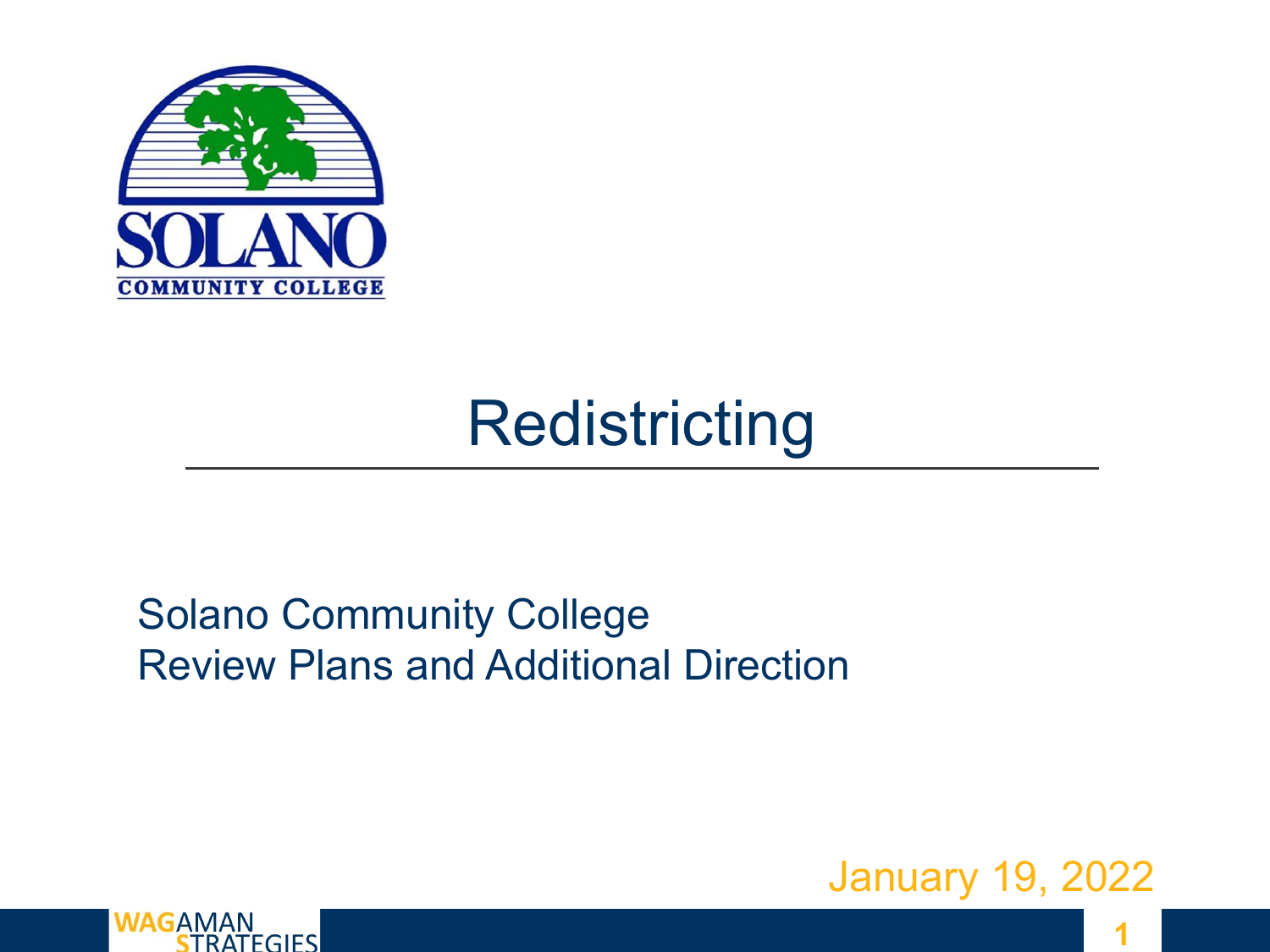

Conduct public hearing to receive input

Review draft plans

Provide direction for additional draft plans

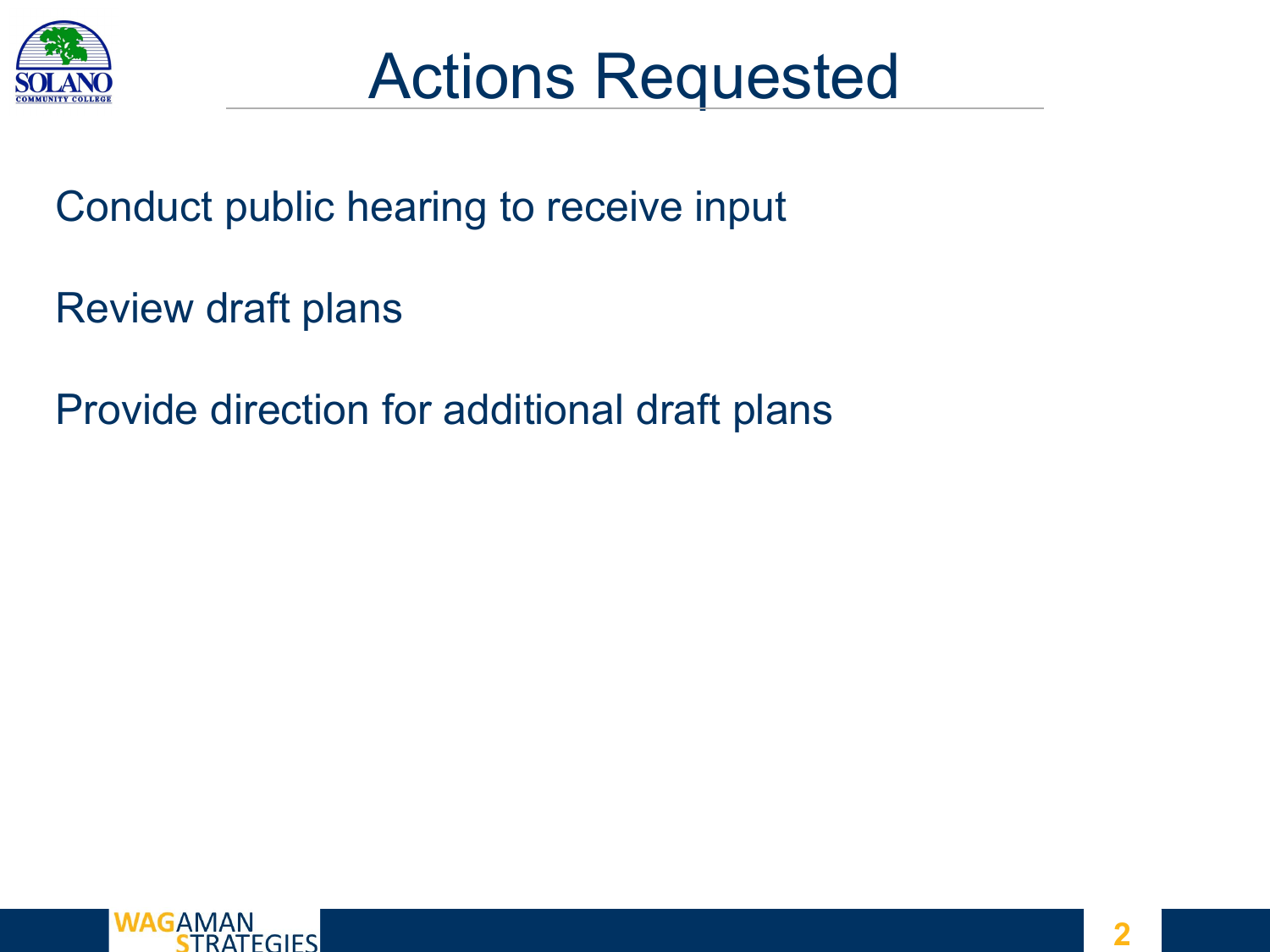

1

2

3

# **Timeline**



- **Education**
- Initial direction



December 1

- Review plans
	- Provide additional direction
	- Review plans (revised)
	- Further revise plans if necessary
	- Adopt final plan
- January 19
- February 2

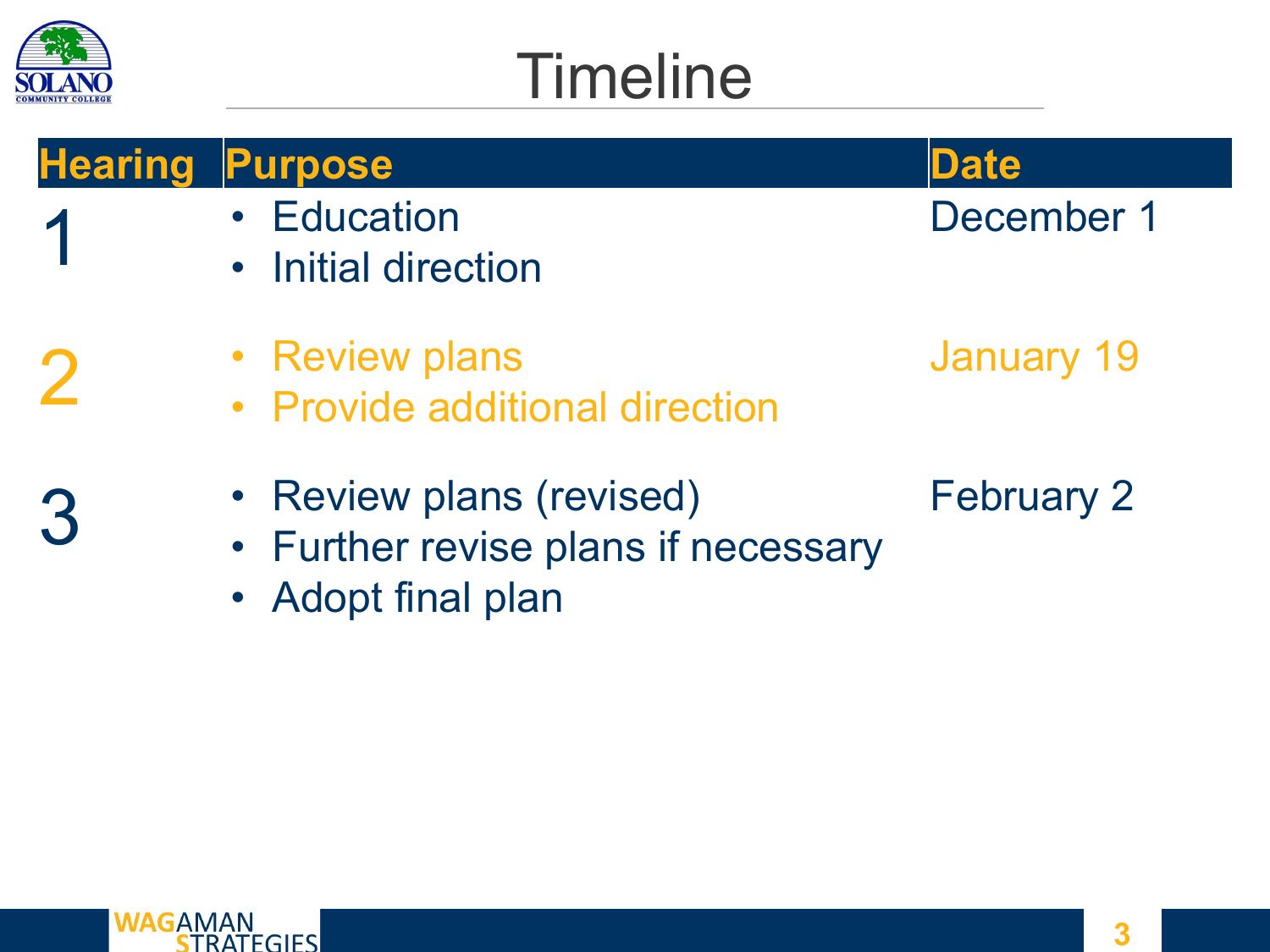

### Current Lines

| #              | <b>Population</b> <sup>^</sup> |                  |
|----------------|--------------------------------|------------------|
|                | <b>Total</b>                   | <b>Deviation</b> |
| 1              | 65,130                         | $+1.1%$          |
| $\overline{2}$ | 59,340                         | $-7.9%$          |
| 3              | 62,575                         | $-2.9%$          |
| 4              | 72,065                         | $+11.9%$         |
| 5              | 66,315                         | $+2.9%$          |
| 6              | 59,017                         | $-8.4%$          |
| 7              | 66,526                         | $+3.3%$          |
|                | <b>Total 450,968</b>           |                  |
| Ideal          | 64,424                         |                  |

*^ 2020 Census Redistricting Data.* 

*+ Boundaries adjusted to conform to 2020 Census geography when necessary*



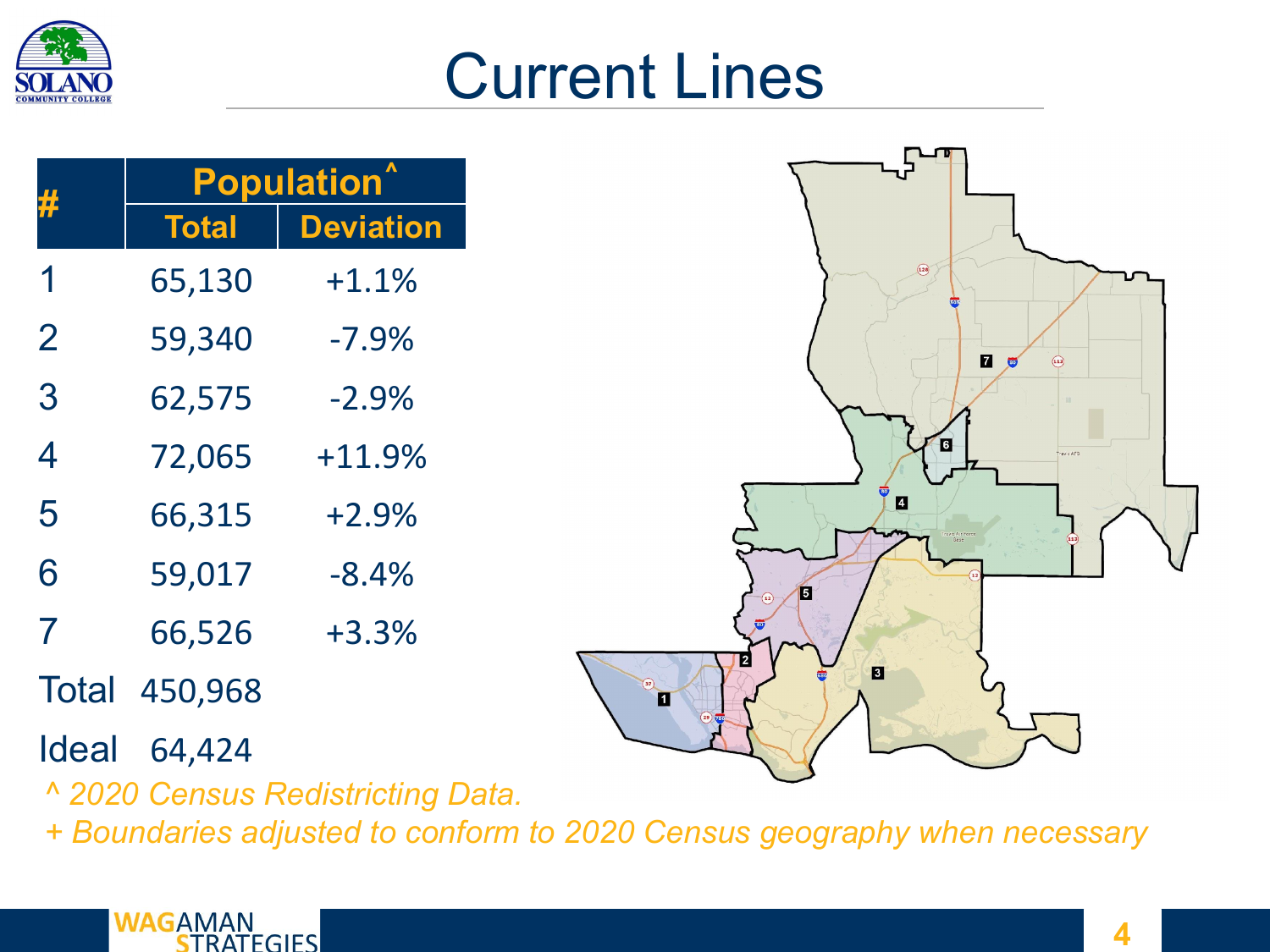

## Things to Remember

**Strive for population equality.** Be prepared to justify deviations

**Do not use race as the predominant factor.** Only as one of many factors and cannot subordinate other redistricting criteria

#### **Focus on traditional**

**criteria.** Draw compact, contiguous areas, making use of existing topography and geography, while respecting communities of interest

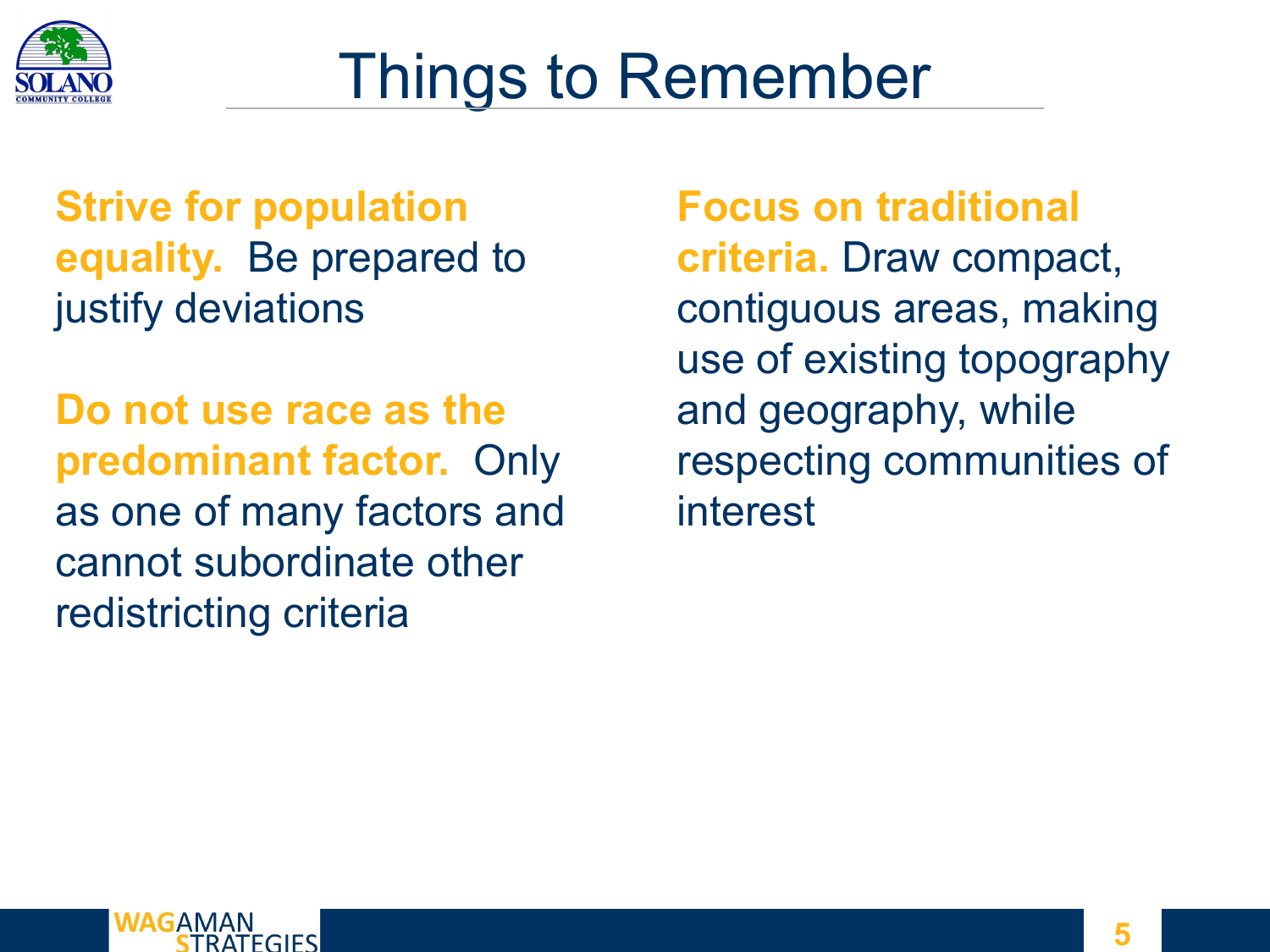## Plans

#### **Draft Plans**

- Red Plan
- Green Plan
- Purple Plan
- Blue Plan